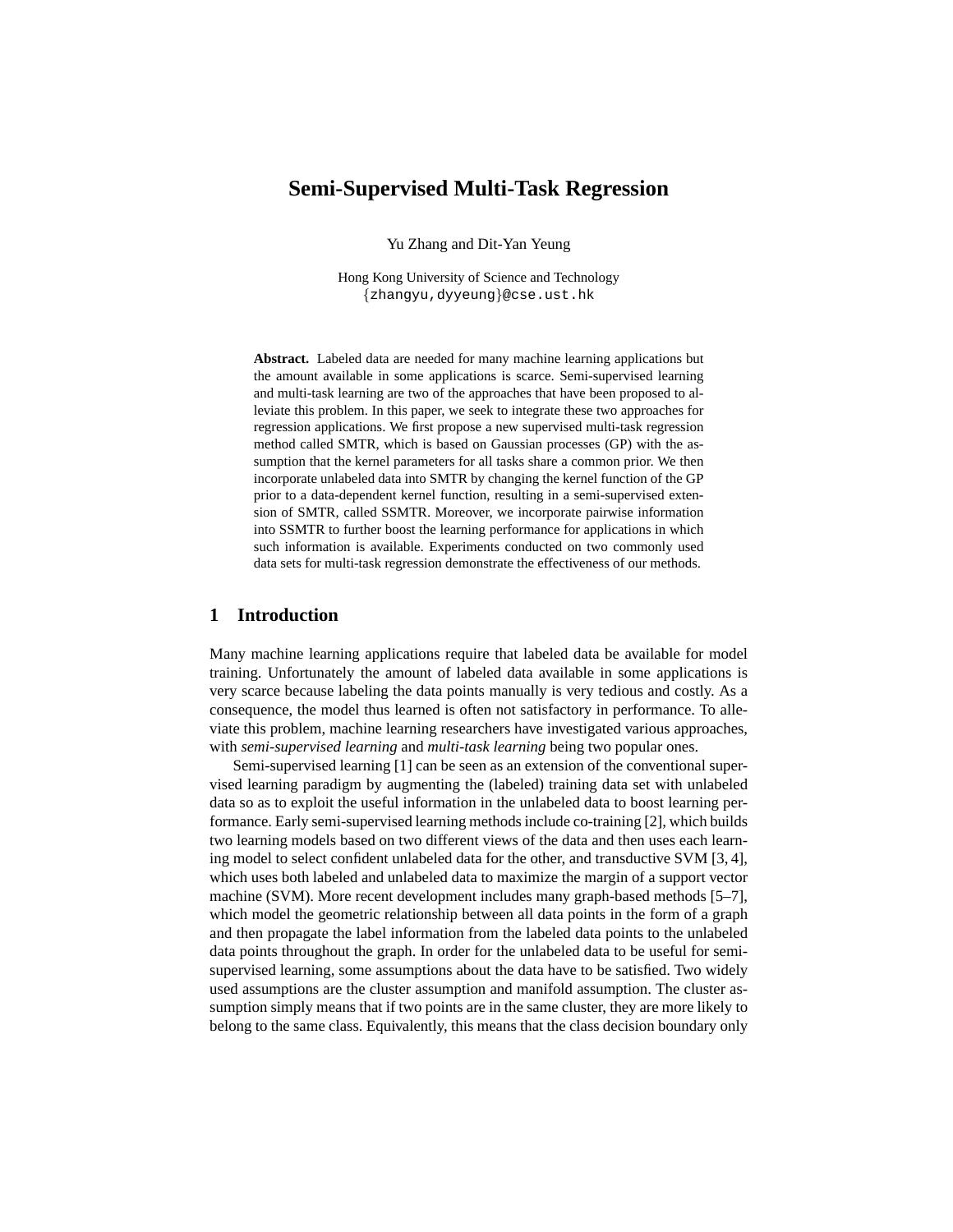goes through low-density regions. Transductive SVM is one popular method based on the cluster assumption. As for the manifold assumption, it means that the data points in some high-dimensional space span a low-dimensional manifold. If two points are close to each other with respect to some metric on the manifold, their outputs are likely to be similar. As a result, if we want to preserve the manifold structure when performing some projection, then two points that are close in the manifold should remain close after projection. The manifold assumption is the underlying model assumption of many semi-supervised learning methods, particularly graph-based methods.

On the other hand, multi-task learning [8–10] seeks to improve the learning performance of one task with the help of some related tasks. This approach has been inspired by psychological observations that humans can often benefit from previous learning experience when learning a new but related task, sometimes referred to as *transfer of learning*. Many multi-task learning methods have been proposed over the past decade. For example, multi-task feature learning [11] learns a common representation for all tasks under the regularization framework, regularized multi-task SVM [12] extends SVM by requiring that the SVM parameters for all tasks be close to each other, task clustering methods [13, 14] group the tasks into multiple clusters and then learn a similar or common representation for all tasks within a cluster, and GP-based multi-task learning methods [15–18] utilize Gaussian processes (GP) as the base model for multitask learning. For multi-task learning, many existing methods assume that all the tasks are related to each other and hence similar or identical data features or model parameters are shared by all tasks or subsets of tasks, for example, all tasks in the same cluster. Methods based on neural networks and multi-task feature learning all assume that the data features are shared by all tasks. On the other hand, regularized multi-task SVM and the methods in [14] assume that similar model parameters are shared by all tasks or tasks in the same cluster. Moreover, some methods incorporate both assumptions in their models, e.g., [13].

Since semi-supervised learning and multi-task learning share the common objective of seeking to improve the learning performance of the original supervised learning task by exploiting some auxiliary data available (unlabeled data for the current task or labeled data for other related tasks), it makes sense to combine them in an attempt to get the best of both worlds. Indeed, some such attempts have been made recently. The method proposed by Ando and Zhang [19] bears some relationship with these two learning paradigms even though its objective is mainly to improve the performance of semi-supervised learning. There exists only a single task (target task) to start with as well as some unlabeled data. The unlabeled data are then utilized to create more tasks to help the learning of the target task. Moreover, Liu et al. [20] proposed a semi-supervised learning method called parameterized neighborhood-based classification (PNBC), which applies random walk to logistic regression and uses a task clustering method for multi-task learning. However, these two methods only consider the classification problem and cannot be extended readily to the regression problem. Indeed, there exist some applications that can be modeled as the combination of semisupervised regression and multi-task regression, for example, personalized pose estimation. In personalized pose estimation, each task corresponds to the pose estimation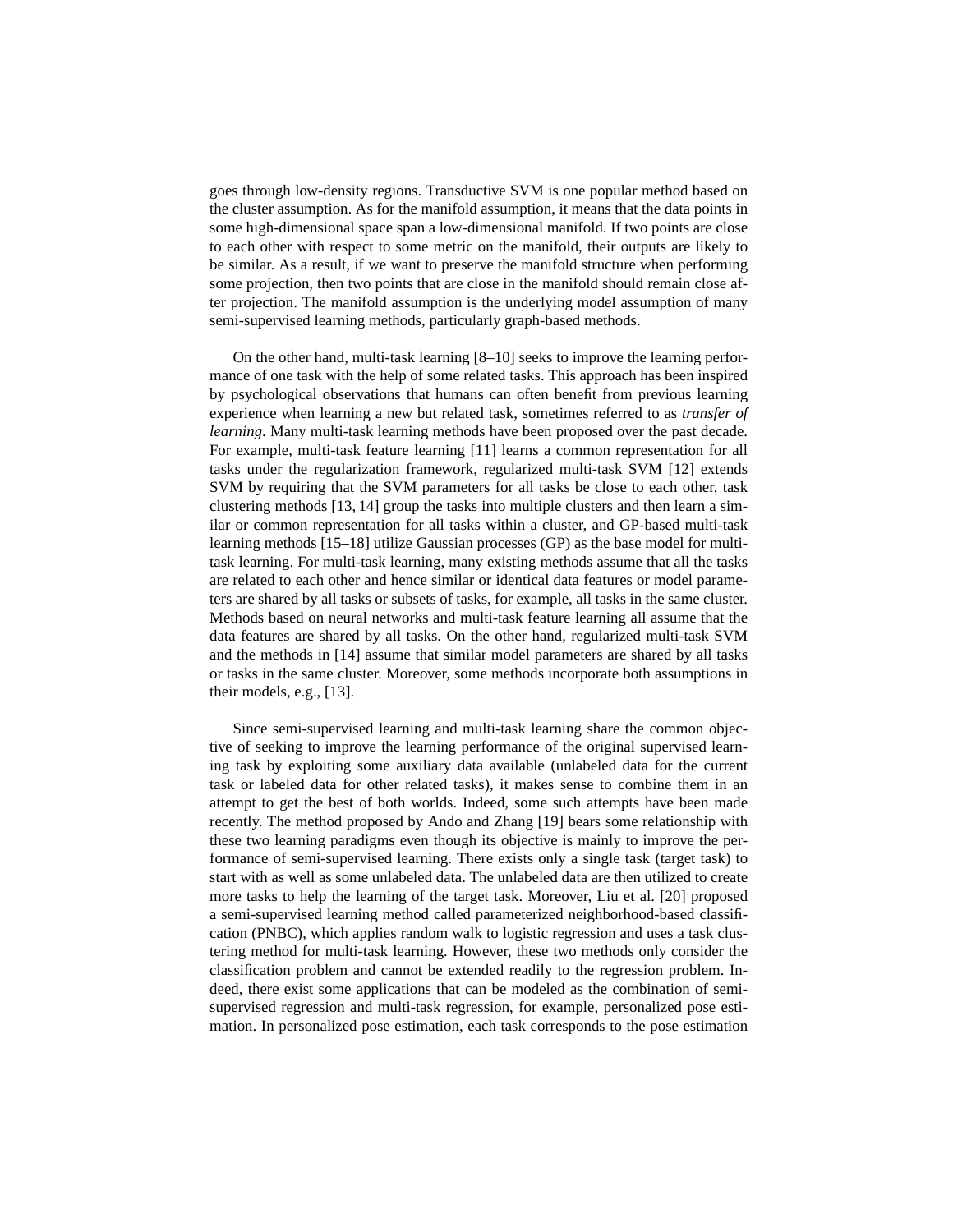for one person. In this application, there exist large amount of images with unknown pose information for each person.

To the best of our knowledge, there does not exist any work in the literature that integrates semi-supervised regression and multi-task regression. In this paper, we want to fill the gap by proposing a scheme for such integration. We first propose a new supervised multi-task regression method called SMTR, which is based on GP with the assumption that the kernel parameters for all tasks share a common Gaussian prior. We then incorporate unlabeled data into SMTR by changing the kernel function of the GP prior to a data-dependent kernel function, resulting in a semi-supervised extension of SMTR, called SSMTR. Moreover, as in [21], we incorporate pairwise information into SSMTR to further boost the learning performance for applications in which such information is available.

We first present SMTR in Section 2. SSMTR, our semi-supervised extension of SMTR, and the incorporation of pairwise information into SSMTR are then presented in Sections 3 and 4, respectively. Section 5 reports some experimental results to provide empirical evaluation of our proposed methods.

## **2 Supervised Multi-Task Regression**

Let there be m related regression tasks  $T_1, \ldots, T_m$ . For task  $T_i$ , the training set  $D_i$ consists of  $n_i$  labeled data points  $\{(\mathbf{x}_j^i, y_j^i)\}_{j=1}^{n_i}$  with the *j*th point  $\mathbf{x}_j^i \in \mathbb{R}^{\bar{d}}$  and its output  $y_j^i \in \mathbb{R}$ .

For each task, we use a GP [22] as the base regressor. For task  $T_i,$  we define a latent variable  $f_j^i$  for each data point  $x_j^i$ . The prior of  $f^i$  is defined as

$$
\mathbf{f}^i \,|\, \mathbf{X}^i \sim \mathcal{N}(\mathbf{0}_{n_i}, \mathbf{K}_{\boldsymbol{\theta}_i}),\tag{1}
$$

where  $f^i = (f_1^i, \ldots, f_{n_i}^i)^T$ ,  $X^i = (x_1^i, \ldots, x_{n_i}^i)$ ,  $\mathcal{N}(\mathbf{m}, \Sigma)$  denotes a multivariate Gaussian distribution with mean m and covariance matrix  $\Sigma$ ,  $\mathbf{0}_{n_i}$  denotes an  $n_i \times 1$ zero vector, and  $\mathbf{K}_{\boldsymbol\theta_i}$  denotes the kernel matrix defined on  $\mathbf{X}^i$  where the kernel function is parameterized by  $\theta_i$ .

The likelihood for each task  $T_i$  is defined based on the Gaussian noise model:

$$
\mathbf{y}^i \,|\, \mathbf{f}^i \sim \mathcal{N}(\mathbf{f}^i, \sigma^2 \mathbf{I}_{n_i}),\tag{2}
$$

where  $y^i = (y_1^i, \dots, y_{n_i}^i)^T$ ,  $\sigma^2$  denotes the noise level, and  $I_{n_i}$  is the  $n_i \times n_i$  identity matrix.

Since all tasks are assumed to be related, we impose a common prior on the kernel parameters  $\{\boldsymbol{\theta}_i\}_{i=1}^m$  for all  $m$  tasks:

$$
\boldsymbol{\theta}_i \sim \mathcal{N}(\mathbf{m}_{\theta}, \boldsymbol{\Sigma}_{\theta}). \tag{3}
$$

The graphical model for SMTR is depicted in Figure 1.

In some formulation of GP regression, the noise level  $\sigma^2$  can also be regarded as one element of the kernel parameters  $\theta_i$  since GP regression has an analytical form for  $p(y_j^i | \mathbf{x}_j^i)$ . So the noise levels for different tasks can also share a common prior as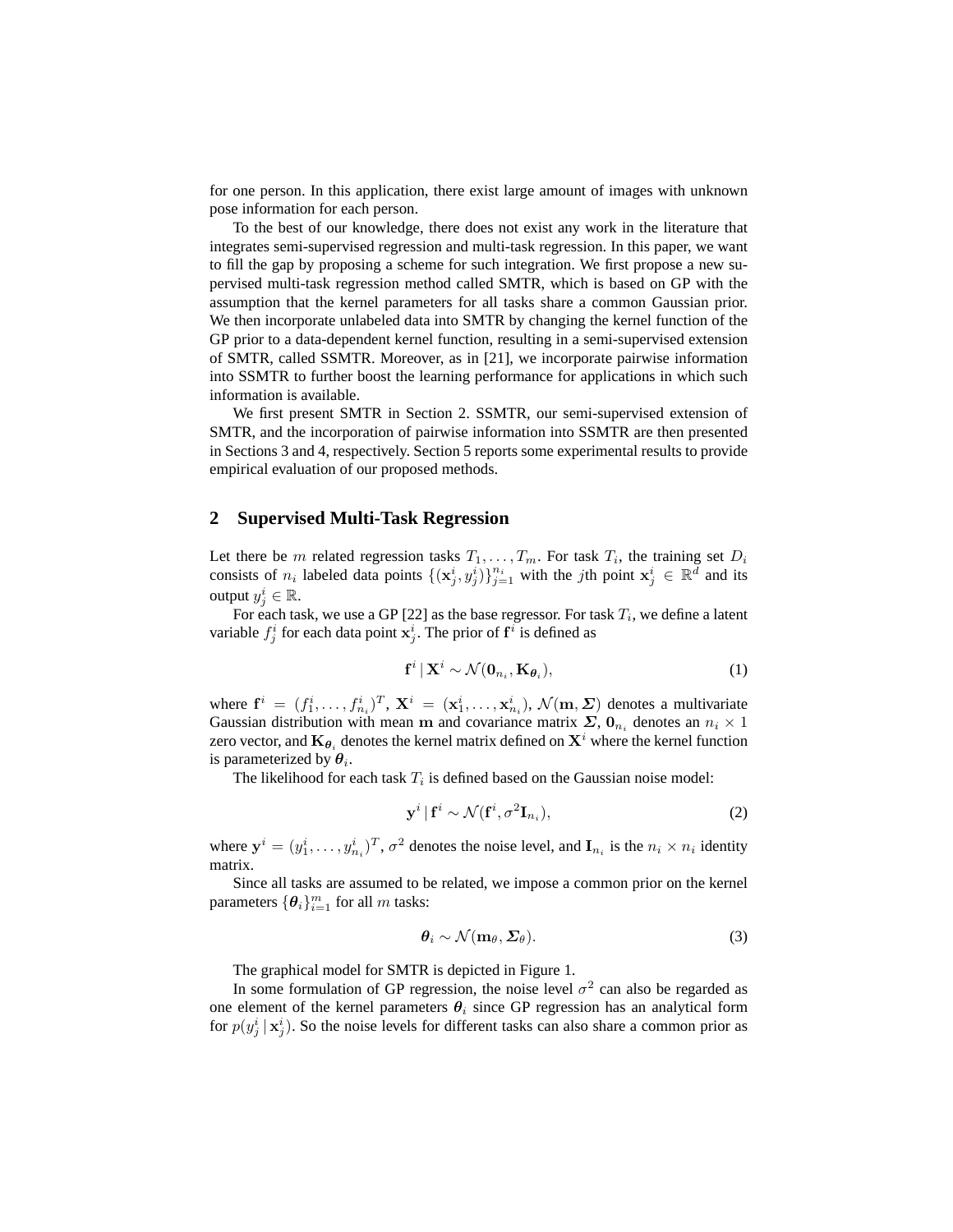

**Fig. 1.** Graphical model for Supervised Multi-Task Regression.

in Eq. (3) but they are not identical. Note that the noise level can be estimated from the labeled data. Since the number of labeled data points in semi-supervised learning is typically not very large, it may not be possible to obtain an accurate estimate of the noise level if estimation is done independently for each task based on limited labeled data. For this reason, we assume in this paper that all tasks have the same noise level. The more general case that allows different noise levels for different tasks will be studied in the future.

There exist some GP-based multi-task regression models [15–18]. Lawrence and Platt [15] proposed a multi-task regression model in which the kernel parameters are shared by all tasks. This assumption becomes unreasonable when there exist outlier tasks. This problem also exists in the models of [16] and [17], which later motivated the development of a robust model using  $t$ -processes [23]. Unlike the model in [15], the models in [16, 17] learn the kernel matrix in a nonparametric way. This makes it difficult to perform inductive inference since there is no parametric form for the kernel function. Bonilla et al. [18] proposed a powerful multi-task GP regressor which is especially suitable for multi-output regression problems. Their method directly models the similarity between multiple tasks and is equivalent to using a matrix-variate normal distribution to model the multiple latent function values. Due to the use of the Kronecker product, this method incurs high storage and computational costs. However, these difficulties do not exist in our proposed model. In our model, the kernel parameters for different tasks just share the same prior but are not identical, making it capable of modeling outlier tasks. Our model has a parametric form for the kernel function and hence it can be used to make inductive inference directly. Even though our model does not directly characterize the relatedness between tasks, it is implicitly characterized by the kernel parameters. Moreover, since the dimensionality of  $\theta_i$  is usually not very large, the storage cost is not high. Although there exist some multi-task learning methods which also place a common prior on the model parameters of different tasks [24, 25, 13], to the best of our knowledge none of them is based on GP.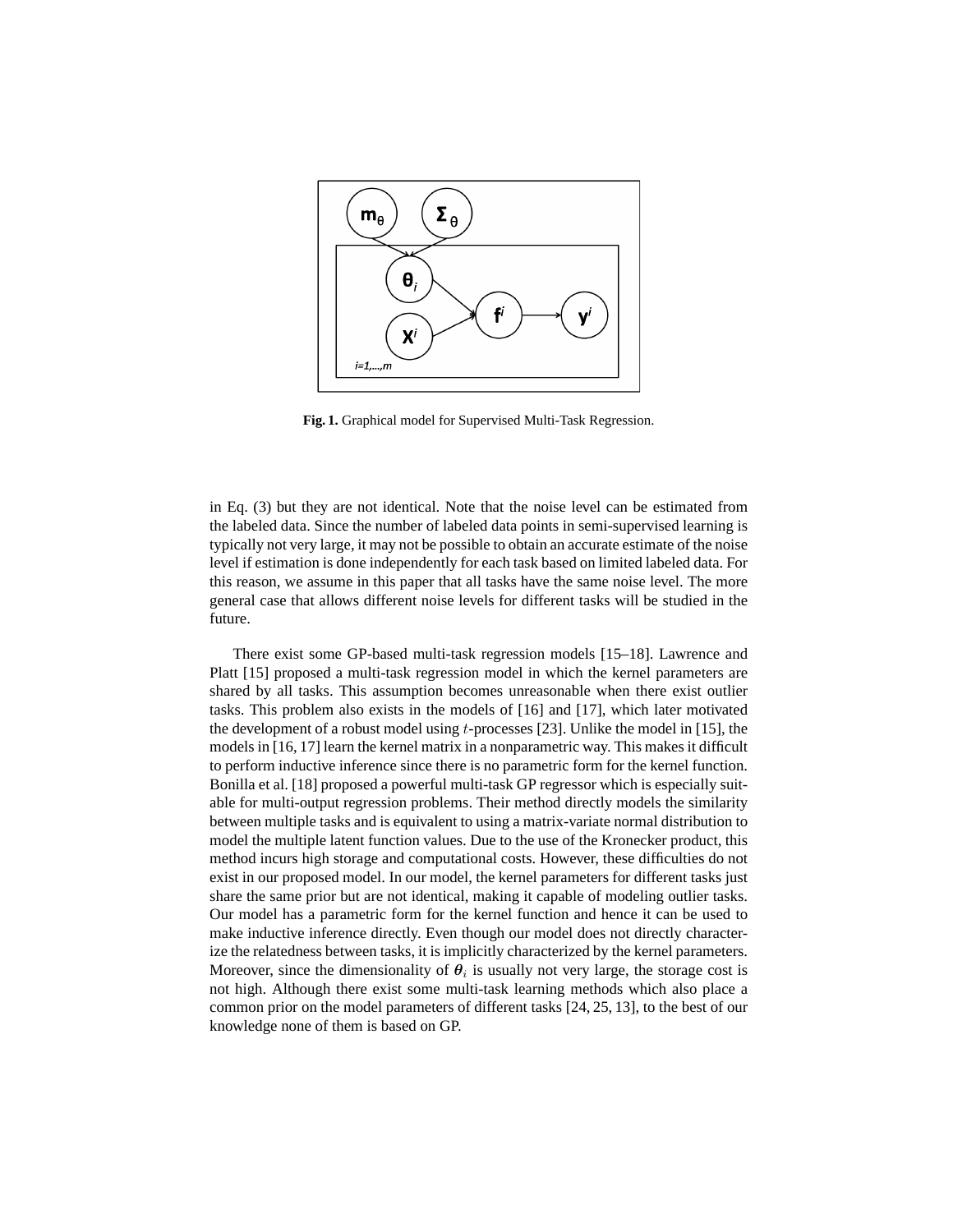### **2.1 Learning and Inference**

Since

$$
p(\mathbf{y}^i|\mathbf{X}^i) = \int p(\mathbf{y}^i|\mathbf{f}^i)p(\mathbf{f}^i|\mathbf{X}^i)d\mathbf{f}^i
$$
  
=  $\mathcal{N}(\mathbf{y}^i|\mathbf{0}_{n_i}, \mathbf{K}_{\theta_i} + \sigma^2 \mathbf{I}_{n_i}),$ 

the log-likelihood of all tasks can be computed as

$$
L = -\frac{1}{2} \sum_{i=1}^{m} \left[ (\mathbf{y}^i)^T (\mathbf{K}_{\theta_i} + \sigma^2 \mathbf{I}_{n_i})^{-1} \mathbf{y}^i + \ln |\mathbf{K}_{\theta_i} + \sigma^2 \mathbf{I}_{n_i}| \right]
$$

$$
- \frac{1}{2} \sum_{i=1}^{m} \left[ (\theta_i - \mathbf{m}_{\theta})^T \mathbf{\Sigma}_{\theta}^{-1} (\theta_i - \mathbf{m}_{\theta}) + \ln |\mathbf{\Sigma}_{\theta}^{-1}| \right] + \text{Const},
$$

where  $|{\bf A}|$  denotes the determinant of a square matrix  ${\bf A}$ . We maximize L to estimate the optimal values of  $\theta_i$ ,  $\sigma$ ,  $m_\theta$  and  $\Sigma_\theta$ . Since the number of parameters to estimate is large, we use an alternating method to solve the problem.

In the  $(t+1)$ st iteration, given  $\mathbf{m}_{\theta}^{(t)}$  $\boldsymbol{\theta}^{(t)}$  and  $\boldsymbol{\Sigma}_{\theta}^{(t)}$  $\mathcal{E}_{\theta}^{(t)}$  as estimates of  $\mathbf{m}_{\theta}$  and  $\mathbf{\Sigma}_{\theta}$  from the tth iteration, we apply gradient ascent to maximize the log-likelihood to estimate  $\theta_i^{(t+1)}$  and  $\sigma^{(t+1)}$ . The form of the kernel function we adopt is  $k(\mathbf{x}_1, \mathbf{x}_2) = \theta_1 \mathbf{x}_1^T \mathbf{x}_2 + \mathbf{x}_2$  $\theta_2 \exp(-\frac{\|\mathbf{x}_1 - \mathbf{x}_2\|_2^2}{2\theta_3^2})$  where  $\|\cdot\|_2$  denotes the 2-norm of a vector. Since each element of  $\theta_i$  and  $\sigma$  is positive, we instead treat  $\ln \theta_i$  and  $\ln \sigma$  as variables, where each element of  $\ln \theta_i$  is the logarithm of the corresponding element in  $\theta_i$ . The gradients of the loglikelihood with respect to  $\ln \theta_i$  and  $\ln \sigma$  can be computed as:

$$
\frac{\partial L}{\partial \ln \sigma} = \frac{\partial L}{\partial \sigma^2} \frac{\partial \sigma^2}{\partial \ln \sigma}
$$
  
=  $\sigma^2 \sum_{i=1}^m \left\{ (\mathbf{y}^i)^T (\mathbf{K}_{\theta_i} + \sigma^2 \mathbf{I}_{n_i})^{-2} \mathbf{y}^i - \text{tr} [(\mathbf{K}_{\theta_i} + \sigma^2 \mathbf{I}_{n_i})^{-1}] \right\}$   
 $\frac{\partial L}{\partial \ln \theta_i} = \frac{1}{2} \text{diag}(\theta_i) \left[ \text{Tr} \left( \mathbf{A} \frac{\partial \mathbf{K}_{\theta_i}}{\partial \theta_i} \right) - 2 (\mathbf{\Sigma}_{\theta}^{(t)})^{-1} (\theta_i - \mathbf{m}_{\theta}^{(t)}) \right],$ 

where  $\mathbf{A}=(\mathbf{K}_{\boldsymbol{\theta}_i}+\sigma^2\mathbf{I}_{n_i})^{-1}\mathbf{y}^i(\mathbf{y}^i)^T(\mathbf{K}_{\boldsymbol{\theta}_i}+\sigma^2\mathbf{I}_{n_i})^{-1}-(\mathbf{K}_{\boldsymbol{\theta}_i}+\sigma^2\mathbf{I}_{n_i})^{-1},$  tr $(\cdot)$  denotes the trace function defined on a square matrix,  $Tr(A \frac{\partial K_{\theta_i}}{\partial \theta_i})$  denotes a vector whose jth element is  $tr(A \frac{\partial K \theta_i}{\partial \theta_{ij}})$  where  $\theta_{ij}$  is the *j*th element of  $\theta_i$ , and diag( $\theta_i$ ) denotes the diagonal matrix whose  $(j, j)$ th element is the jth element of  $\theta_i$ .

After we obtain  $\theta_i^{(t+1)}$  and  $\sigma^{(t+1)}$ , we keep them fixed and maximize the loglikelihood with respect to  $m_\theta$  and  $\Sigma_\theta$ . With some simple algebraic calculations, we can get

$$
\begin{aligned} \mathbf{m}_{\theta}^{(t+1)} &= \frac{1}{m}\sum_{i=1}^m \boldsymbol{\theta}_i \\ \boldsymbol{\Sigma}_{\theta}^{(t+1)} &= \frac{1}{m}\sum_{i=1}^m (\boldsymbol{\theta}_i - \mathbf{m}_{\theta}^{(t+1)}) (\boldsymbol{\theta}_i - \mathbf{m}_{\theta}^{(t+1)})^T. \end{aligned}
$$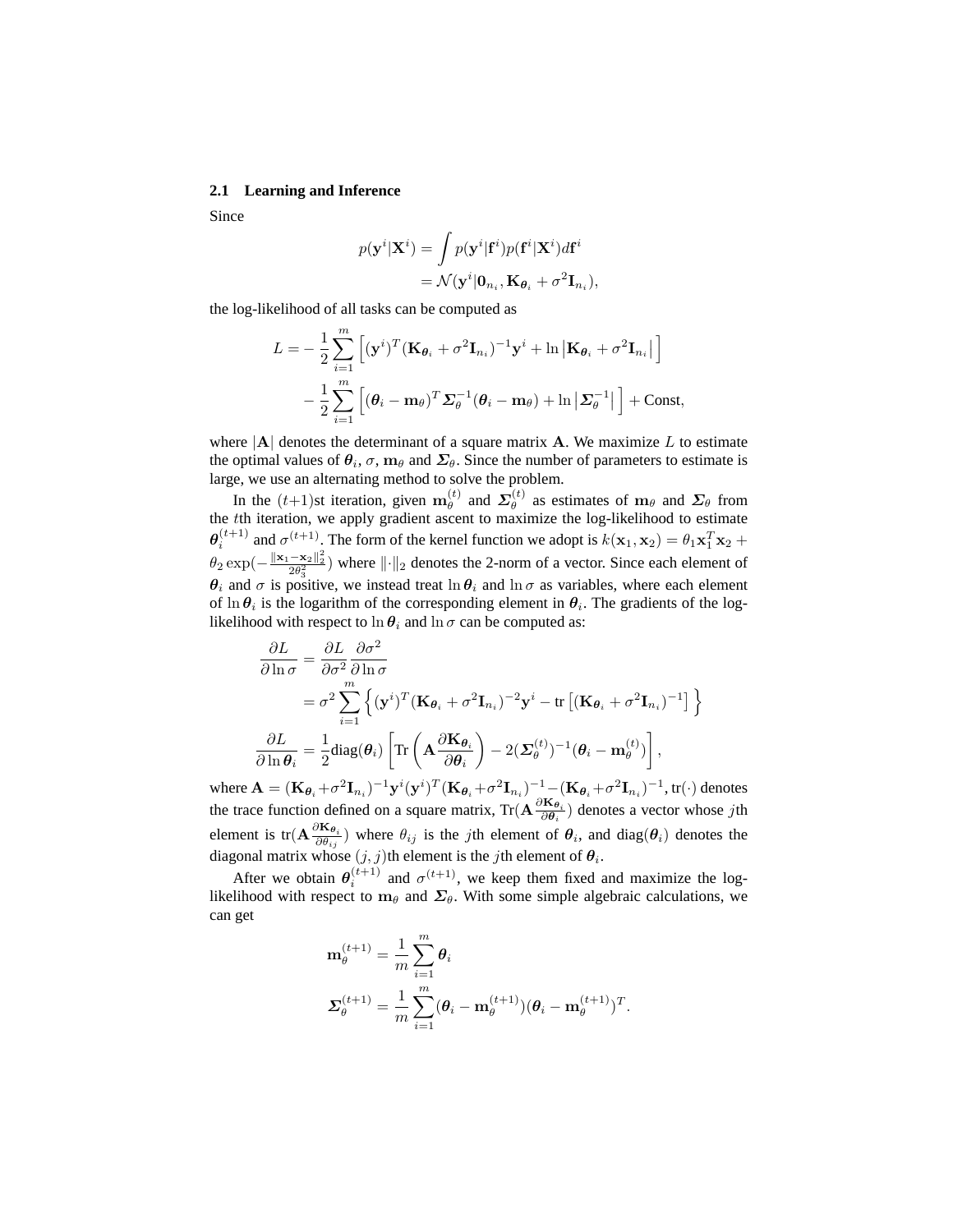These two steps are repeated until the model parameters converge.

Given a test data point  $x^i_{\star}$  of task  $T_i$ , the predictive distribution  $p(y^i_{\star} | x^i_{\star}, \mathbf{X}^i, \mathbf{y}^i)$  is a Gaussian distribution with mean  $m^i_{\star}$  and variance  $(\sigma^i_{\star})^2$  given by

$$
m_{\star}^{i} = (\mathbf{k}_{\star}^{i})^{T} (\mathbf{K}_{\theta_{i}} + \sigma^{2} \mathbf{I}_{n_{i}})^{-1} \mathbf{y}^{i}
$$

$$
(\sigma_{\star}^{i})^{2} = k_{\theta_{i}} (\mathbf{x}_{\star}^{i}, \mathbf{x}_{\star}^{i}) - (\mathbf{k}_{\star}^{i})^{T} (\mathbf{K}_{\theta_{i}} + \sigma^{2} \mathbf{I}_{n_{i}})^{-1} \mathbf{k}_{\star}^{i},
$$

where  $k_{\theta_i}(\cdot, \cdot)$  denotes the kernel function parameterized by  $\theta_i$  and  $\mathbf{k}^i_{\star} = (k_{\theta_i}(\mathbf{x}^i_{\star}, \mathbf{x}^i_{1}),$  $\ldots, k_{\boldsymbol{\theta}_i}(\mathbf{x}^i_{\star}, \mathbf{x}^i_{n_i}))^T.$ 

The computational complexity of our model is  $O\left(\sum_{i=1}^m (n_i)^3\right)$ . Since the data set sizes  $n_i$  for different tasks are generally small in typical semi-supervised learning applications, our model is usually quite efficient.

### **2.2 Inductive Inference for New Tasks**

The model presented above assumes that all tasks are given in advance for multi-task learning to take place. This setting is sometimes referred to as symmetric multi-task learning [14]. If a newly arrived task does not belong to any of the tasks in the training set, our model can still deal with this situation easily without having to retrain the whole model from scratch using an augmented training set. Instead, we can utilize the common prior in Eq. (3) as the prior of the kernel parameters for the new task and then perform maximum a posteriori (MAP) estimation to obtain the kernel parameters and maximum likelihood estimation (MLE) to obtain the noise level. Therefore, we only need to store  $m_\theta$  and  $\Sigma_\theta$  instead of all the training data points for all tasks.

## **3 Semi-Supervised Multi-Task Regression**

We now extend the SMTR model to the semi-supervised setting, which is called SSMTR. For task  $T_i$ , the training set  $D_i$  consists of a set of labeled data points  $\{(\mathbf{x}_j^i, y_j^i)\}_{j=1}^{l_i}$  and a set of unlabeled data points  $\{x_j^i\}_{j=i_i+1}^{n_i}$ . Typically, we have  $n_i \gg l_i$ .

Like in many semi-supervised learning methods which are based on the manifold assumption as described above, the unlabeled data in our model serve to enforce the smoothness of the regression function. For each task  $T_i$ , we use *local scaling* [26] to construct the similarity graph  $S^i$  in which each element is defined as follows:

$$
S_{jr}^i = \begin{cases} \exp\left(-\frac{\|\mathbf{x}_j^i - \mathbf{x}_r^i\|^2}{\sigma_j^i \sigma_r^i}\right) & \text{if } \mathbf{x}_j^i \in N_K(\mathbf{x}_r^i) \text{ or } \mathbf{x}_r^i \in N_K(\mathbf{x}_j^i) \\ 0 & \text{otherwise} \end{cases}
$$

where  $N_K(\mathbf{x}_j^i)$  denotes the neighborhood set of the K nearest neighbors of  $\mathbf{x}_j^i$  in task  $T_i$ ,  $\sigma_j^i$  is the distance between  $\mathbf{x}_j^i$  and its Kth nearest neighbor, and  $\sigma_r^i$  is the distance between  $\mathbf{x}_r^i$  and its Kth nearest neighbor.

We introduce a random variable  $G<sup>i</sup>$  to reflect the geometric structure contained in the training set of task  $T_i$ . The prior for G is defined as

$$
p(G^i | \mathbf{f}^i, D_i) \propto \exp\left[-\frac{\alpha_i}{2} (\mathbf{f}^i)^T \mathbf{L}^i \mathbf{f}^i\right],\tag{4}
$$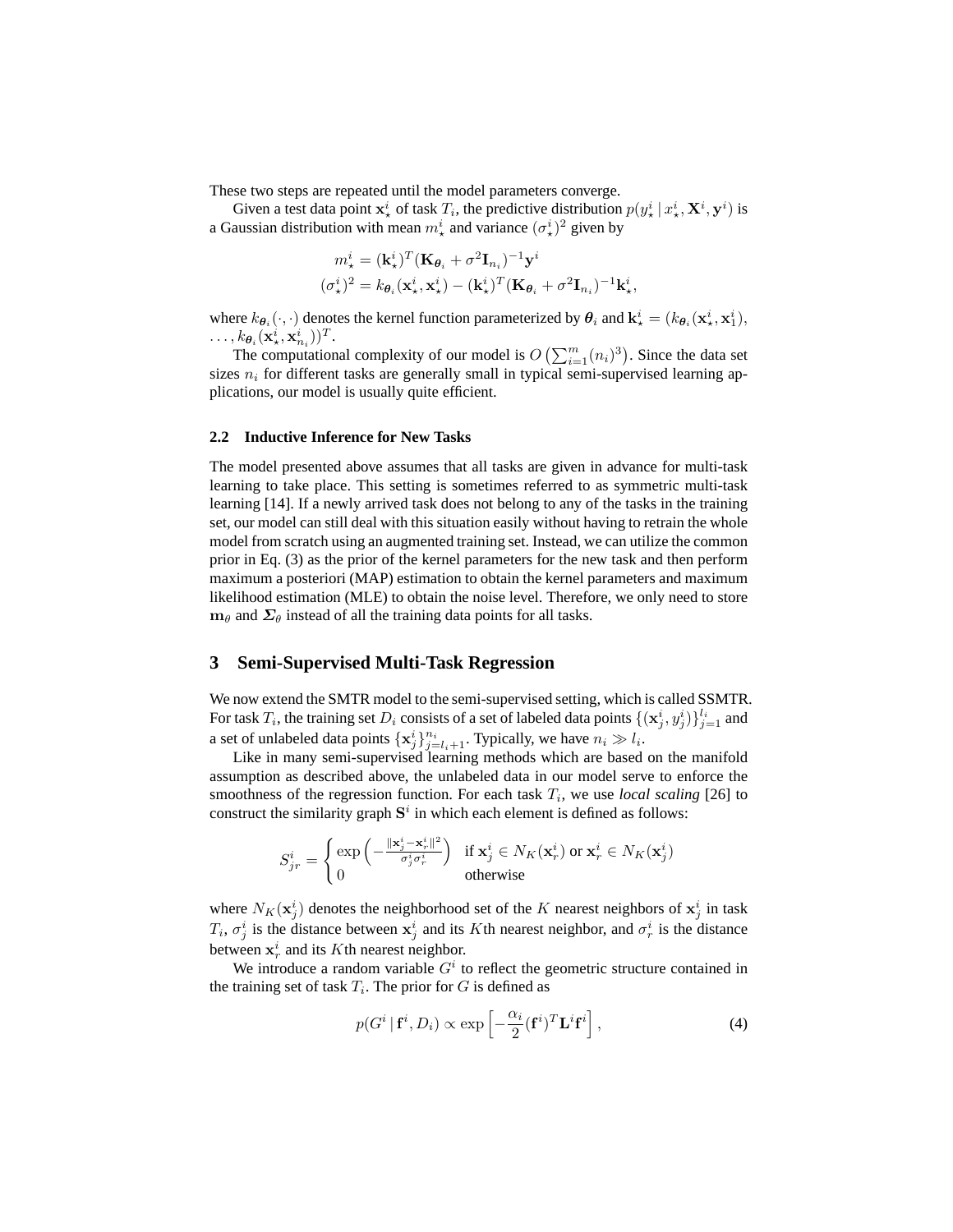where  $f^i = (f_1^i, \ldots, f_{n_i}^i)^T$  includes the latent variables for both labeled and unlabeled data,  $\mathbf{L}^i$  is the Laplacian matrix or normalized Laplacian matrix [27] of the similarity graph  $S^i$  defined on the training set  $D_i$ , and  $\alpha_i$  is a hyperparameter which needs to be estimated. So if the probability of  $G^i$  is high, it means that the data set is more likely to contain manifold structure according to the graph structure implied by  $\mathbf{L}^i$ .

Thus the joint prior of  $f^i$  conditioned on  $D_i$  and  $G^i$  can be computed based on

$$
p(\mathbf{f}^i | D_i, G^i) \propto p(\mathbf{f}^i | D_i) p(G^i | \mathbf{f}^i, D_i)
$$

and so

$$
\mathbf{f}^i | D_i, G^i \sim \mathcal{N} \left( \mathbf{0}_n, (\mathbf{K}_{\theta_i}^{-1} + \alpha_i \mathbf{L}^i)^{-1} \right). \tag{5}
$$

This formulation is similar to that of [28]. However, [28] focused on semi-supervised classification but not the regression problem. The graphical model for SMTR is depicted in Figure 2.



Fig. 2. Graphical model for Semi-Supervised Multi-Task Regression. Here  $X^i$  contains labeled and unlabeled data in the ith task.

From the joint prior defined in Eq. (5), the new kernel function for task  $T_i$  can be defined as:

$$
k_i(\mathbf{x}, \mathbf{z}) = k_{\boldsymbol{\theta}_i}(\mathbf{x}, \mathbf{z}) - (\mathbf{k}_{\mathbf{x}}^i)^T \left( \alpha_i^{-1} \mathbf{I} + \mathbf{L}^i \mathbf{K}_{\boldsymbol{\theta}_i} \right)^{-1} \mathbf{L}^i \mathbf{k}_{\mathbf{z}}^i,
$$
(6)

where  $\mathbf{k}_{\mathbf{x}}^i = (k_{\theta_i}(\mathbf{x}, \mathbf{x}_1^i), \dots, k_{\theta_i}(\mathbf{x}, \mathbf{x}_{n_i}^i))^T$ . The kernel function in Eq. (6) is similar to the semi-supervised kernel function defined in [29].

The hyperparameter  $\alpha_i$  in Eq. (4) can be viewed as a measure of usefulness of the unlabeled data. We expect to automatically learn  $\alpha_i$  from data. If the optimal  $\alpha_i$  is very small or even 0 after learning, then the prior of  $f^i$  will degenerate to the Gaussian prior. This means that the unlabeled data points have negligible effect on improving the performance of GP regression. From the new kernel function in Eq. (6), we can view  $\alpha_i$  as a parameter in the kernel function.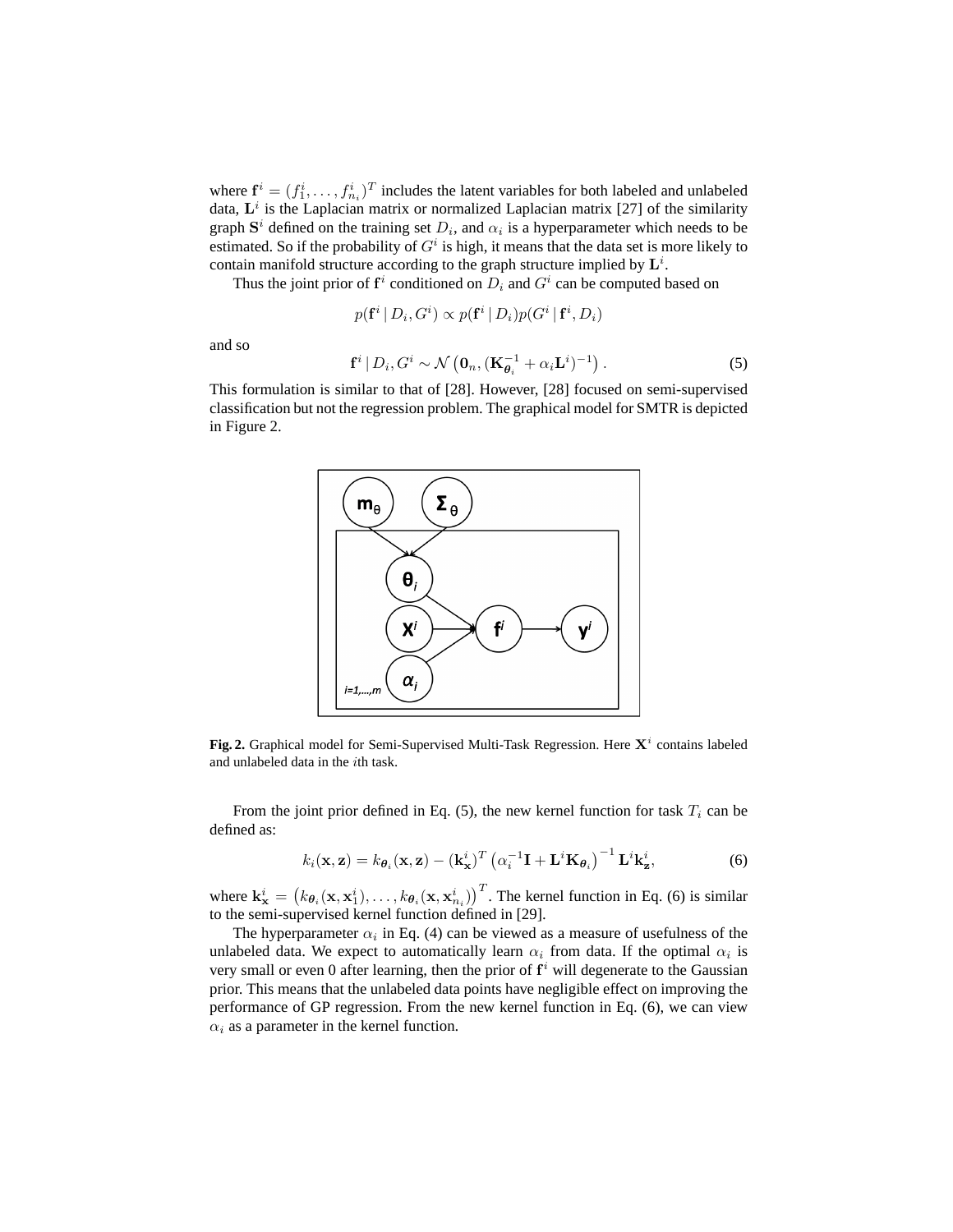There exist some works on semi-supervised or transductive GP regression that work in a different way, such as [30]. The assumption of [30] is that the mean and variance of the predictive results on the unlabeled data are close to those of the labeled data. We can show that it is easy to incorporate this more restrictive assumption into our model.

### **3.1 Learning and Inference**

Since the likelihood is only related to the labeled data, we first marginalize the joint prior with respect to  $f_j^i$  corresponding to the unlabled data. In this section, we still use  $\mathbf{K}_{\boldsymbol{\theta}_i}$  to denote the kernel matrix whose elements are calculated by the modified kernel function in Eq. (6) on the labeled data of task  $T_i$ .

We still use an alternating method to maximize the log-likelihood. The update rules for  $m_\theta$ ,  $\Sigma_\theta$ ,  $\theta_i$  and  $\sigma$  are the same as those in Section 2.1 with the kernel function being the only difference. Moreover, for  $\alpha_i$ , the gradient can be calculated as

$$
\frac{\partial L}{\partial \ln \alpha_i} = \frac{\alpha_i}{2} \left\{ \text{tr} \left[ (\mathbf{K}_{\theta_i} + \sigma^2 \mathbf{I}_{l_i})^{-1} \mathbf{y}^i (\mathbf{y}^i)^T (\mathbf{K}_{\theta_i} + \sigma^2 \mathbf{I}_{l_i})^{-1} \frac{\partial \mathbf{K}_{\theta_i}}{\partial \alpha_i} \right] - \text{tr} \left[ (\mathbf{K}_{\theta_i} + \sigma^2 \mathbf{I}_{l_i})^{-1} \frac{\partial \mathbf{K}_{\theta_i}}{\partial \alpha_i} \right] \right\}.
$$

When making prediction, the formulation is the same as conventional GP. Moreover, the way to handle new tasks is the same as that in Section 2.2.

## **4 Utilizing Pairwise Information**

In the previous section, we showed that incorporating unlabeled data into SMTR to give the SSMTR model only requires modifying the GP prior, but the likelihood is still defined based solely on the labeled data.

In addition to unlabeled data, in some applications the training set also contains some other auxiliary data in the form of pairwise constraints [21]. Let the  $j$ th pairwise constraint for task  $T_i$  take the form  $(i, u(j), v(j), d_j^i)$ , which means that  $y_{u(j)}^i - y_{v(j)}^i \geq 0$  $d_j^i$  where  $y_{u(j)}^i$  and  $y_{v(j)}^i$  are the true outputs of two data points  $\mathbf{x}_{u(j)}^i$  and  $\mathbf{x}_{v(j)}^i$  in task  $\tilde{T}_i$  with at least one of them being an unlabeled point. For personalized pose estimation, it is easy to add a constraint that the pose angle difference between a frontal face image and a left profile face image is not less than 45 degrees.

In semi-supervised classification or clustering applications, one may also find pairwise constraints such as 'must-link' and 'cannot-link' constraints [31], which state whether or not two data points should belong to the same class or cluster. Many methods have been proposed to incorporate such pairwise constraints into their learning models. For semi-supevised regression, however, very little has been studied on this topic. Here we offer a preliminary study in the context of SSMTR.

The *j*th pairwise constraint of task  $T_i$  is denoted by  $\xi_j^i$ . The noise-free likelihood function  $p_{\text{ideal}}(\xi_j^i | f_{u(j)}^i, f_{v(j)}^i)$  is defined as

$$
p_{\text{ideal}}(\xi^i_j \,|\, f^i_{u(j)}, f^i_{v(j)}) = \left\{\begin{matrix} 1 & \text{if } f^i_{u(j)} - f^i_{v(j)} \geq d^i_j \\ 0 & \text{otherwise} \end{matrix}\right.
$$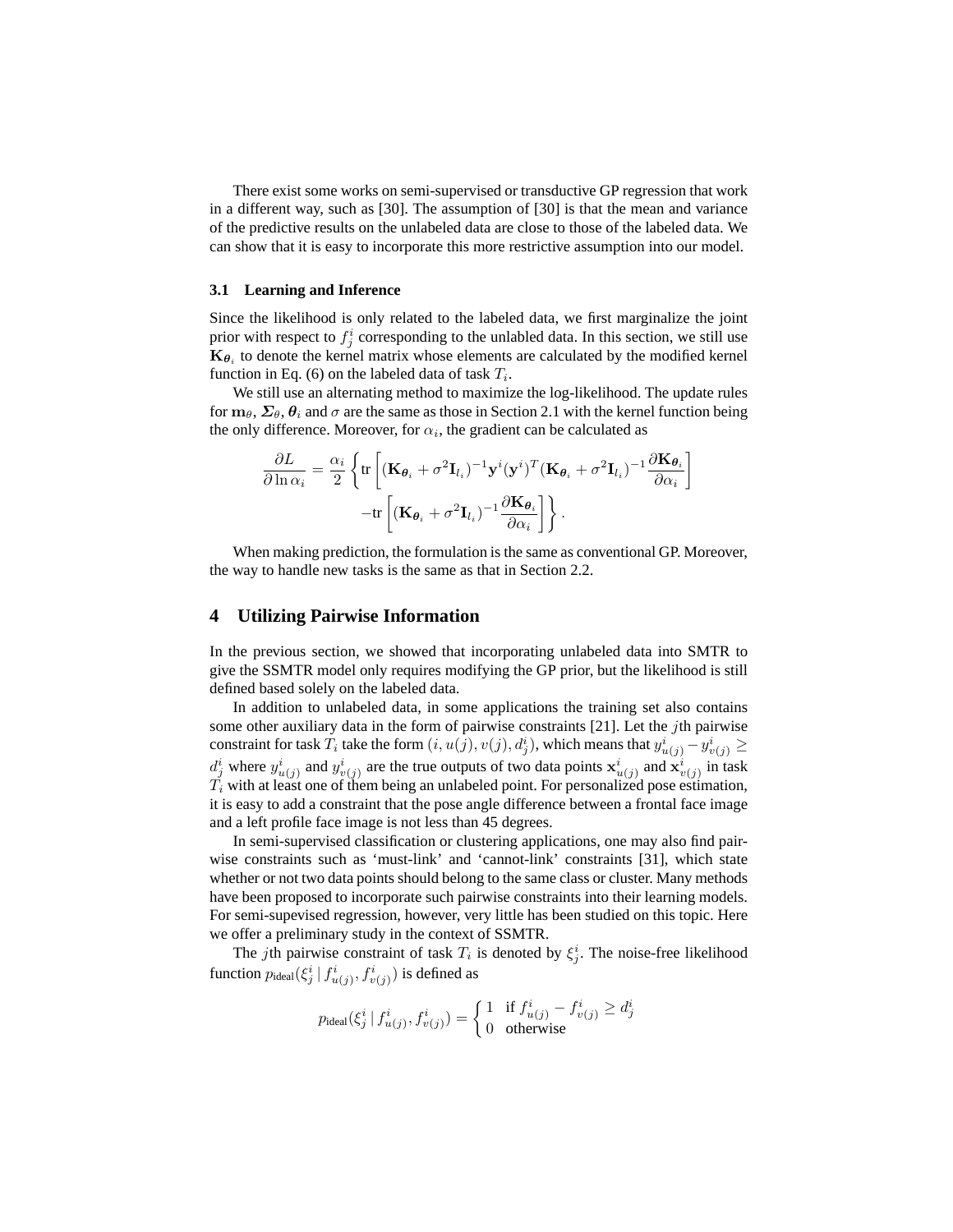In real applications, however, the pairwise constraints are often noisy. To model this more realistic setting, we introduce a random variable  $\delta$  which follows some normal distribution with zero mean and unknown variance  $\varepsilon^2$ . The variance is the same for all tasks. So the corresponding likelihood function is defined as

$$
\begin{split} &p(\xi_j^i \mid f_{u(j)}^i, f_{v(j)}^i) \\ &= \int \int p_{\text{ideal}}(\xi_j^i \mid f_{u(j)}^i + \delta_1, f_{v(j)}^i + \delta_2) \, \mathcal{N}(\delta_1 \mid 0, \varepsilon^2) \mathcal{N}(\delta_2 \mid 0, \varepsilon^2) \, d\delta_1 d\delta_2 \\ &= \varPhi \left( \frac{f_{u(j)}^i - f_{v(j)}^i - d_j^i}{\sqrt{2}\varepsilon} \right), \end{split}
$$

where  $\Phi(z) = \int_{-\infty}^{z} \mathcal{N}(a | 0, 1) da$  is the probit function.

The noise level  $\varepsilon^2$  in the pairwise constraints has some relationship to the noise level  $\sigma^2$  in the likelihood function since they both relate the latent variable  $f_j^i$  to the output  $y_j^i$ . However, it should be noted that the noise sources they represent are different. For instance, one may have noise in the pairwise constraints but not in the likelihood, or their noise levels may be different. For flexibility, we use two different parameters for the two noise sources in our model.

Although it appears that the likelihood function of our model is similar to that of [32], their differences are worth pointing out here. The model in [32] is for classification and the constraints there refer to label preference. On the other hand, our model is for semi-supervised regression with pairwise constraints as auxiliary data and the constraints specify the differences between the outputs of pairs of data points. Moreover, the likelihood function in [32] can be seen as a special case of our likelihood function when each  $d_j^i$  takes the value 0.

#### **4.1 Learning and Inference**

Since direct integration of  $f^i$  is intractable, we resort to the Laplace approximation [33] to approximate the posterior of  $f^i$ . We first compute  $f^i_{MAP}$  by maximizing the posterior of  $f^i$ , which is equivalent to minimizing the following function:

$$
g(\mathbf{f}^i) = \frac{1}{2}(\mathbf{f}^i)^T \mathbf{K}_{\theta_i}^{-1} \mathbf{f}^i + \frac{\sigma^{-2}}{2} \|\tilde{\mathbf{y}}^i - \tilde{\mathbf{f}}^i\|_2^2 - \sum_{j=1}^{c_i} \ln \Phi(\omega_j^i) + l_i \ln \sigma + \frac{1}{2} \ln |\mathbf{K}_{\theta_i}|,
$$

where  $\tilde{\mathbf{y}}^i$  and  $\tilde{\mathbf{f}}^i$  denote the subsets of  $\mathbf{y}^i$  and  $\mathbf{f}^i$ , respectively, corresponding to the labeled data,  $c_i$  is the number of pairwise constraints available in task  $T_i$ , and  $\omega_j^i$  =  $\frac{f_{u(j)}^i - f_{v(j)}^i - d_j^i}{\sqrt{2\varepsilon}}$ . We want to find  $\mathbf{f}_{MAP}^i$  that minimizes  $g(\mathbf{f}^i)$ :

$$
\mathbf{f}^i_{\text{MAP}} = \arg\min_{\mathbf{f}^i} g(\mathbf{f}^i).
$$

It is easy to show that  $g(f^i)$  is a convex function since the Hessian matrix of  $g(f^i)$ is  $\frac{\partial^2 g(\mathbf{f}^i)}{\partial \mathbf{f}^i \partial (\mathbf{f}^i)}$  $\frac{\partial^2 g(\mathbf{f}^i)}{\partial \mathbf{f}^i \partial (\mathbf{f}^i)^T} = \mathbf{K}_{\boldsymbol{\theta}_i}^{-1} + \sigma^{-2} \mathbf{I}_{n_i}^{l_i} + \boldsymbol{\Omega}^i$ , which is positive definite, where  $\mathbf{I}_{n_i}^{l_i}$  is the  $n_i \times n_i$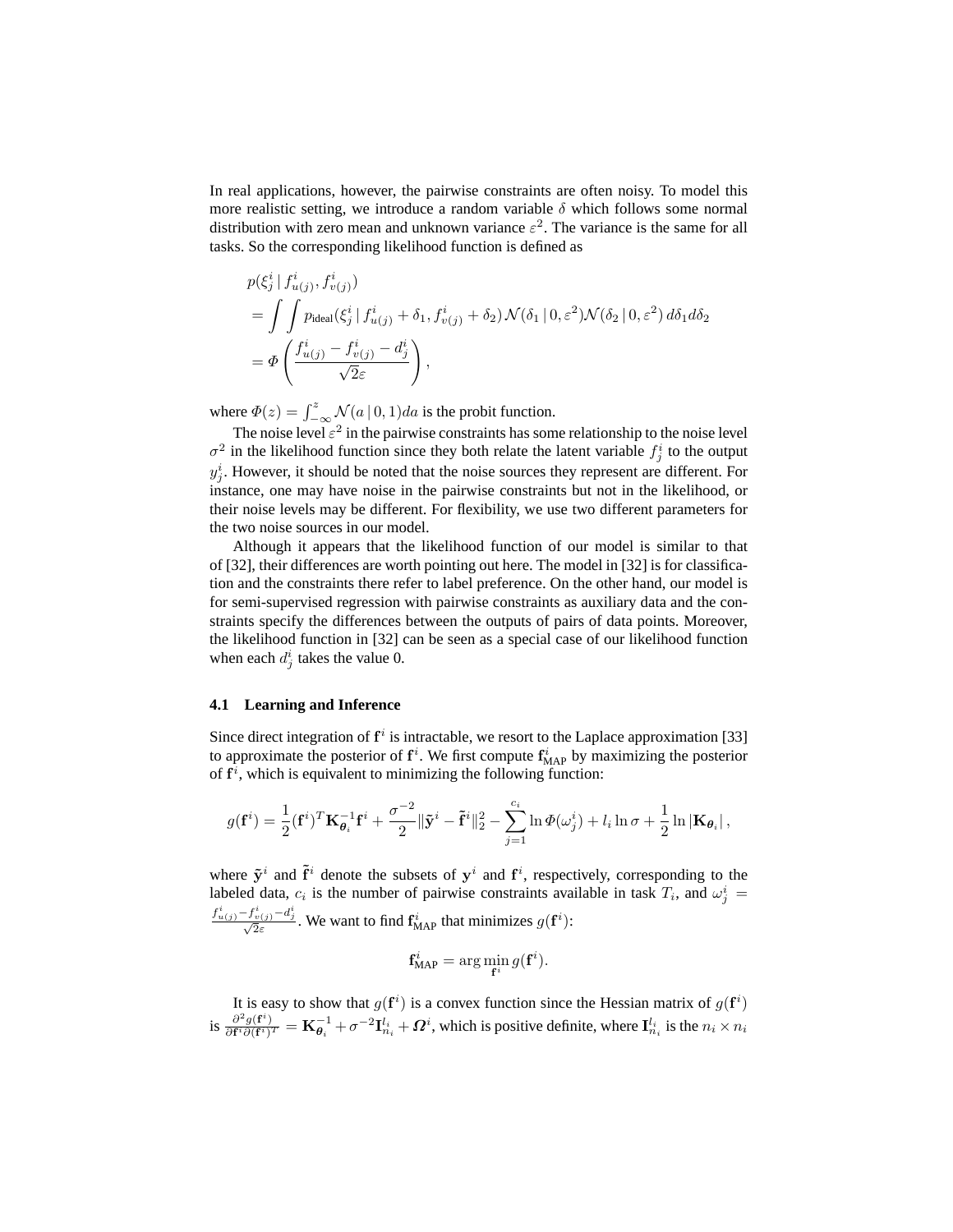zero matrix with the first  $l_i$  diagonal elements being 1, and  $\Omega^i = \frac{\partial^2 - \sum_{j=1}^{c_i} \ln \Phi(\omega_j^i)}{\partial \mathbf{f}^{i}(\mathbf{f}^{i})^T}$  $\frac{\sum_{j=1}^{\infty} \prod \Psi(\omega_j)}{\partial \mathbf{f}^i \partial (\mathbf{f}^i)^T}$  is positive semidefinite. The proof is similar to that in [32] and we omit it here. So we can apply gradient descent to find the global optimum.

After obtaining  $f_{\text{MAP}}^i$ , we can approximate the likelihood or evidence of task  $T_i$ according to the analysis in [33] as

$$
p(\mathbf{y}^i) \approx \exp\{-g(\mathbf{f}_{\text{MAP}}^i)\}\frac{(2\pi)^{n_i/2}}{|\mathbf{K}_{\boldsymbol{\theta}_i}^{-1} + \sigma^{-2}\mathbf{I}_{n_i}^{l_i} + \boldsymbol{\Omega}_{\text{MAP}}^i|^{1/2}},
$$

where  $\Omega_{\text{MAP}}^i$  is the value of the function  $\Omega^i$  taking on  $f_{\text{MAP}}^i$ .

So the total negative log-likelihood of all  $m$  tasks can be approximated as

$$
L = \sum_{i=1}^{m} \left[ \frac{1}{2} (\mathbf{f}_{\text{MAP}}^{i})^{T} \mathbf{K}_{\theta_{i}}^{-1} \mathbf{f}_{\text{MAP}}^{i} + \frac{\sigma^{-2}}{2} \|\tilde{\mathbf{y}}^{i} - \tilde{\mathbf{f}}_{\text{MAP}}^{i}\|_{2}^{2} + \right.
$$
  

$$
\frac{1}{2} \ln |\mathbf{K}_{\theta_{i}}| + \frac{1}{2} \ln |\mathbf{K}_{\theta_{i}}^{-1} + \sigma^{-2} \mathbf{I}_{n_{i}}^{l_{i}} + \Omega_{\text{MAP}}^{i}| \right] + \sum_{i=1}^{m} \frac{1}{2} \Big[ (\theta_{i} - \mathbf{m}_{\theta})^{T} \Sigma_{\theta}^{-1} (\theta_{i} - \mathbf{m}_{\theta}) + \ln |\Sigma_{\theta}^{-1} \Big] + \sum_{i=1}^{m} \Big[ l_{i} \ln \sigma - \sum_{j=1}^{c_{i}} \ln \Phi(\omega_{j}^{i}) \Big] + \text{Const.}
$$

We still use an alternating method to minimize the negative log-likelihood. In the  $(t+1)$ st iteration, given  $\mathbf{m}_{\theta}^{(t)}$  $\boldsymbol{\theta}^{(t)}$  and  $\boldsymbol{\Sigma}_{\theta}^{(t)}$  $\theta_{\theta}^{(t)}$ , the gradient of L with respect to each variable is given by

$$
\begin{split} \frac{\partial L}{\partial \ln \sigma} &= \sigma^2 \sum_{i=1}^m \left\{ -\sigma^{-4} \|\tilde{\mathbf{y}}^i - \tilde{\mathbf{f}}_{\text{MAP}}^i\|_2^2 + \frac{l_i}{\sigma^2} - \sigma^{-4} \text{tr}\left[ (\mathbf{K}_{\theta_i}^{-1} + \sigma^{-2} \mathbf{I}_{n_i}^{l_i} + \mathbf{\Omega}_{\text{MAP}}^i)^{-1}\right] \right\} \\ \frac{\partial L}{\partial \ln \theta_i} &= \frac{\text{diag}(\theta_i)}{2} \left\{ \text{Tr}(\mathbf{B} \frac{\partial \mathbf{K}_{\theta_i}^{-1}}{\partial \theta_i}) + 2(\mathbf{\Sigma}_{\theta}^{(t)})^{-1} (\theta_i - \mathbf{m}_{\theta}^{(t)}) \right\} \\ \frac{\partial L}{\partial \ln \alpha_i} &= \frac{\alpha_i}{2} \left\{ -(\mathbf{f}_{\text{MAP}}^i)^T \frac{\partial \mathbf{K}_{\theta_i}^{-1}}{\partial \alpha_i} \mathbf{f}_{\text{MAP}}^i - \text{tr}\left( \mathbf{K}_{\theta_i} \frac{\partial \mathbf{K}_{\theta_i}^{-1}}{\partial \alpha_i} \right) \right. \\ & \left. + \text{tr}\left[ (\mathbf{K}_{\theta_i}^{-1} + \sigma^{-2} \mathbf{I}_{n_i}^{l_i} + \mathbf{\Omega}_{\text{MAP}}^i)^{-1} \frac{\partial \mathbf{K}_{\theta_i}^{-1}}{\partial \alpha_i} \right] \right\} \\ \frac{\partial L}{\partial \ln \varepsilon} &= \varepsilon \sum_{i=1}^m \left\{ \frac{1}{2} \text{tr}\left[ (\mathbf{K}_{\theta_i}^{-1} + \sigma^{-2} \mathbf{I}_{n_i}^{l_i} + \mathbf{\Omega}_{\text{MAP}}^i)^{-1} \frac{\partial \mathbf{Q}_{\text{MAP}}^i}{\partial \varepsilon} \right] + \sum_{j=1}^{c_i} \frac{\omega_j^i \mathcal{N}(\omega_j^i | 0, 1)}{\varepsilon \Phi(\omega_j^i)} \right\}, \end{split}
$$

where  $\mathbf{B} = \mathbf{f}_{\text{MAP}}^i(\mathbf{f}_{\text{MAP}}^i)^T - \mathbf{K}_{\boldsymbol{\theta}_i} + \left(\mathbf{K}_{\boldsymbol{\theta}_i}^{-1} + \sigma^{-2}\mathbf{I}_{n_i}^{l_i} + \boldsymbol{\varOmega}_{\text{MAP}}^i\right)^{-1}.$ 

The update rules for  $m_\theta$  and  $\Sigma_\theta$  are the same as those in Section 2.1.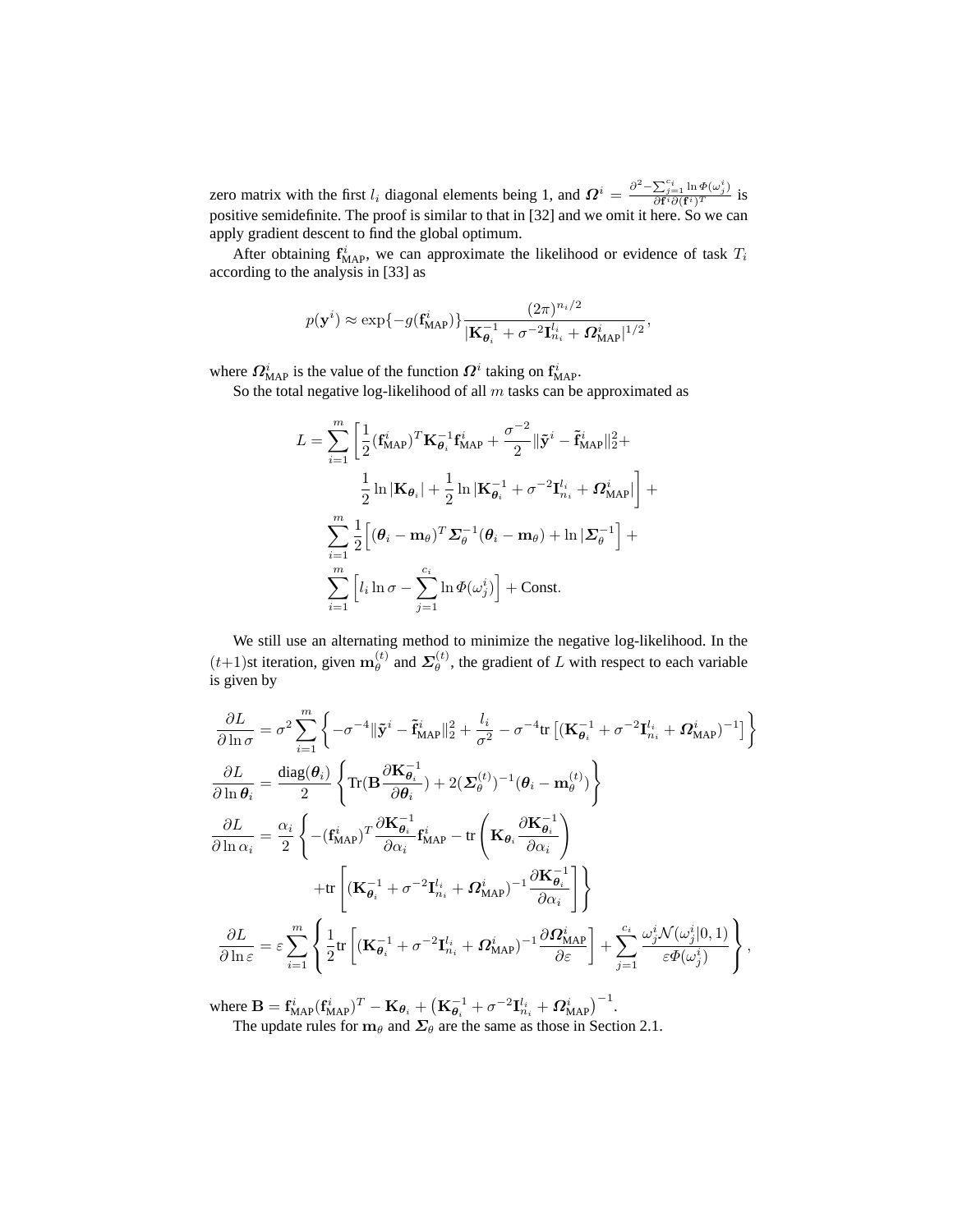### **4.2 Extension**

In some applications, there exist auxiliary data given in another form as  $\xi_j^i = (i, u(j))$ ,  $v(j), w(j), z(j)$ , which means that  $y_{u(j)}^i - y_{v(j)}^i \ge y_{w(j)}^i - y_{z(j)}^i$ . Let us take the personalized pose estimation problem again as example. It is often easy to know that the pose angle difference between a left profile face image and a right profile face image is larger than that of two nearly frontal face images. The pairwise constraints considered before may be seen as a special case of  $\xi^i_j$  when two of the data points  $\mathbf{x}_{u(j)}^i, \mathbf{x}_{v(j)}^i, \mathbf{x}_{w(j)}^i$ and  $\mathbf{x}_{z(j)}^i$  are labeled. The special case with  $v(j) = w(j)$  is also interesting in the pose estimation application. For example, the pose angle difference between a left profile face image and a right profile face image is larger than that between the left profile image and a frontal image. Similar to the pairwise constraints above, the noise-free likelihood function  $p_{ideal}(\xi_j^i | f_{u(j)}^i, f_{v(j)}^i, f_{w(j)}^i, f_{z(j)}^i)$  is defined as

$$
p_{\text{ideal}}(\xi^i_j \mid f^i_{u(j)}, f^i_{v(j)}, f^i_{w(j)}, f^i_{z(j)}) = \begin{cases} 1 & \text{if } f^i_{u(j)} - f^i_{v(j)} \ge f^i_{w(j)} - f^i_{z(j)} \\ 0 & \text{otherwise} \end{cases}
$$

For more realistic situations, we again introduce a random variable  $\delta$  following a normal distribution with zero mean and unknown variance  $\varepsilon^2$ . The likelihood function is thus defined as

$$
p(\xi_j^i | f_{u(j)}^i, f_{v(j)}^i, f_{w(j)}^i, f_{z(j)}^i)
$$
  
= 
$$
\int p_{\text{ideal}}(\xi_j^i | f_{u(j)}^i + \delta_1, f_{v(j)}^i + \delta_2, f_{w(j)}^i + \delta_3, f_{z(j)}^i + \delta_4)
$$
  

$$
\mathcal{N}(\delta_1 | 0, \varepsilon^2) \mathcal{N}(\delta_2 | 0, \varepsilon^2) \mathcal{N}(\delta_3 | 0, \varepsilon^2) \mathcal{N}(\delta_4 | 0, \varepsilon^2) d\delta
$$
  
= 
$$
\Phi \left( \frac{f_{u(j)}^i - f_{v(j)}^i - f_{w(j)}^i + f_{z(j)}^i}{2\varepsilon} \right),
$$

where  $\boldsymbol{\delta} = (\delta_1, \delta_2, \delta_3, \delta_4)^T$ . It is easy to show that the posterior distribution of  $f^i$  is unimode, so we can also use the Laplace approximation to make inference.

## **5 Experiments**

We compare a single-task regression method, SMTR, SSMTR and SSMTR with pairwise information in this section using two benchmark data sets, one for learning the inverse dynamics of a robot arm and another for predicting the student performance in terms of examination scores.

### **5.1 Learning Inverse Dynamics**

This data set<sup>1</sup> was used in [34]. For each instance, there are 7 joint positions, 7 joint velocities and 7 joint accelerations forming 21 input attributes, together with 7 joint torques for the outputs corresponding to 7 degrees of freedom. We treat each output

<sup>1</sup> http://www.gaussianprocess.org/gpml/data/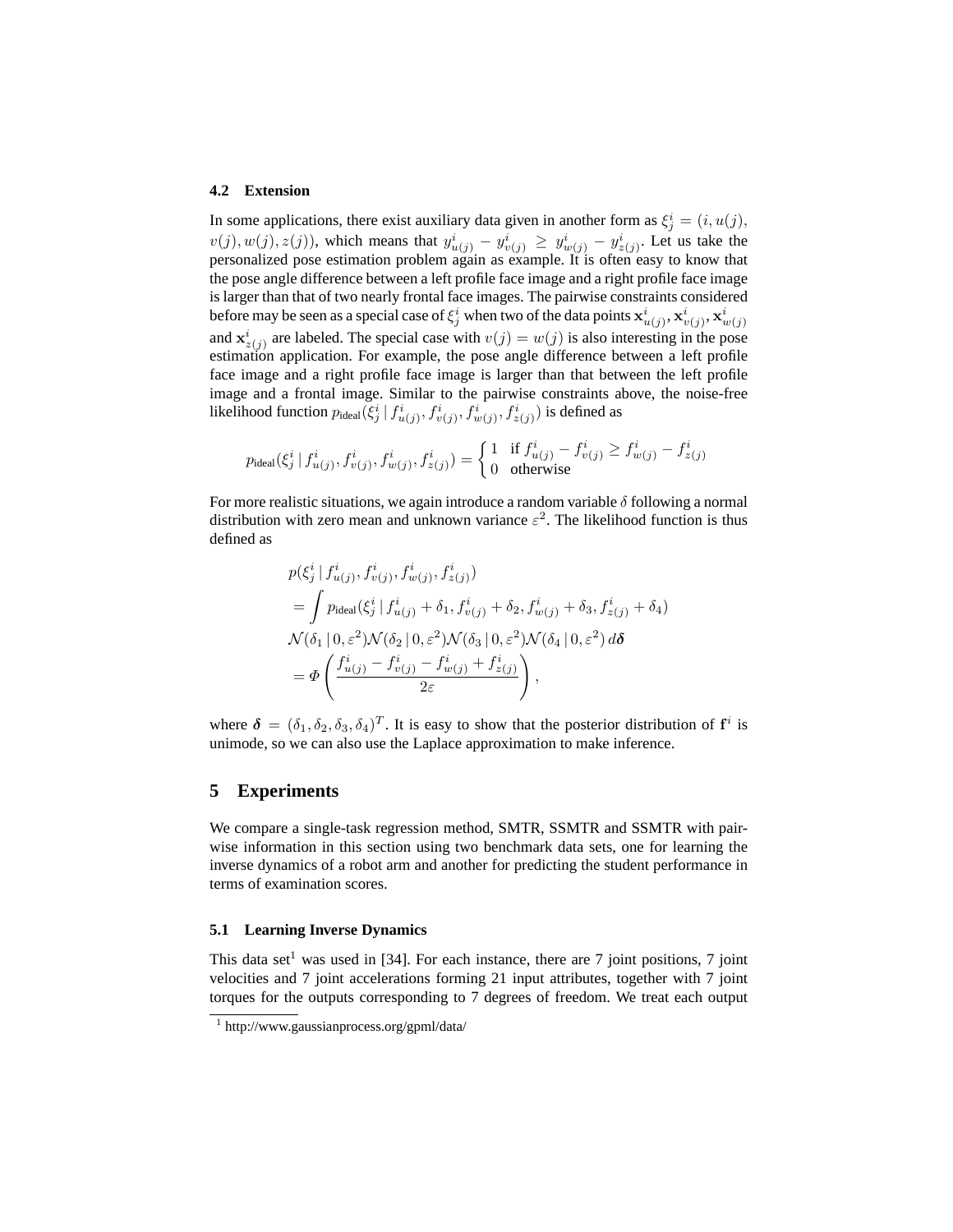(i.e., degree of freedom) as a separate learning task. To simulate a more general multitask learning setting, we randomly select 2000 data points independently for each task so that the input data points for different tasks are different. We randomly partition the whole data set into three subsets, with 1% as labeled data, 10% as unlabeled data and the rest as test data. The kernel we use is the RBF kernel. Moreover, we randomly select 100 pairs of data points and generate the pairwise constraints using their labels. Ten random splits are performed and the mean and standard derivation of the performance measure over different splits are reported. We adopt the normalized mean squared error (nMSE), which is defined as the mean squared error divided by the variance of the test label, as the performance measure. Table 2 shows the results. From the results, we can see that the performance of our proposed SMTR is significantly better than that of supervised single-task learning which uses one GP for each task. Moreover, the performance of SSMTR and SSMTR using pairwise information is better than that of SMTR, which shows that both the unlabeled data and the pairwise information are effective in improving performance.

**Table 1.** nMSE results on learning inverse dynamics (SSTR: supervised single-task regression which uses one GP for each task; SSMTRPI: semi-supervised multi-task regression with pairwise information).

| Method         | Transductive Error Inductive Error |                      |
|----------------|------------------------------------|----------------------|
| <b>SSTR</b>    | $1.0228 + 0.1318$                  | $1.0270 \pm 0.1450$  |
| <b>SMTR</b>    | $0.4149 \pm 0.1109$                | $0.4368 \pm 0.1020$  |
| <b>SSMTR</b>   | $0.3810 \pm 0.1080$                | $0.3905 \pm 0.1123$  |
| <b>SSMTRPI</b> | $0.3500 \pm 0.1088$                | $ 0.3486 \pm 0.1010$ |

### **5.2 Predicting Student Performance**

This data set<sup>2</sup> was used in [11] for multi-task learning. The goal is to predict the student performance in terms of examination scores. The data set consists of 15362 students from 139 secondary schools, recording their examination scores in three years (1985– 87). We treat each school as a different task, so that there are 139 learning tasks in total. For each instance, the input consists of the year of the examination as well as 4 schoolspecific and 3 student-specific attributes. We still use nMSE as performance measure. We randomly select 2% of the data as labeled data, 20% as unlabeled data, and the rest as test data. The kernel we adopt is the RBF kernel. We also generate 100 pairwise constraints just as the last experiment did. We perform 10 random splits and report the mean and standard derivation over different splits. Table 2 shows the results. Similar to the results on learning inverse dynamics, SSMTR with pairwise information gives the best performance.

<sup>2</sup> http://www.cs.ucl.ac.uk/staff/A.Argyriou/code/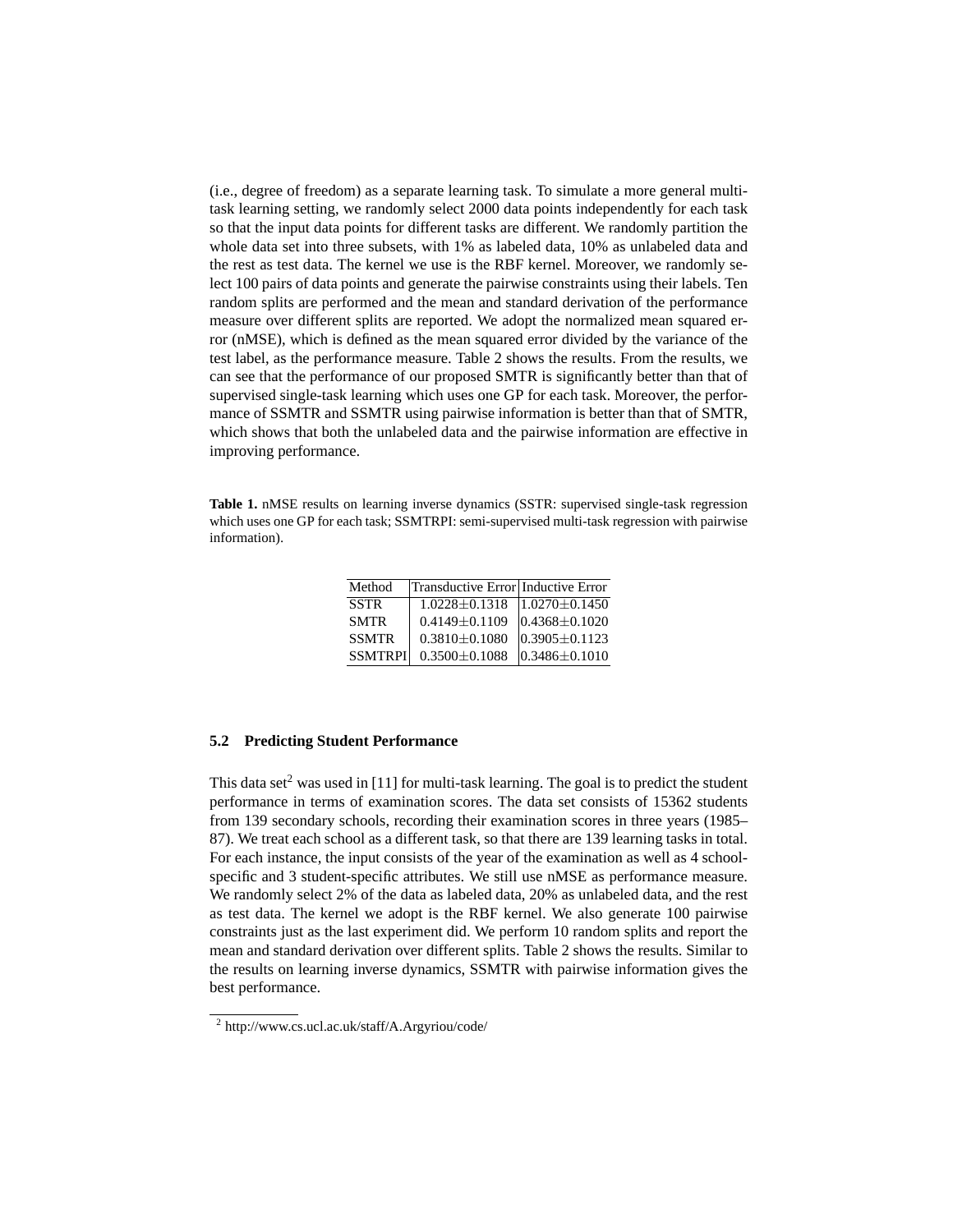**Table 2.** nMSE results on predicting student performance

| Method         | Transductive Error Inductive Error |                     |
|----------------|------------------------------------|---------------------|
| <b>SSTR</b>    | $1.2914 \pm 0.3146$                | $1.3240 \pm 0.3274$ |
| <b>SMTR</b>    | $1.1151 \pm 0.3025$                | $1.1535 \pm 0.3128$ |
| <b>SSMTR</b>   | $1.0506 \pm 0.2804$                | $1.0612 \pm 0.2813$ |
| <b>SSMTRPI</b> | $0.9817 \pm 0.2809$                | $0.9824 \pm 0.2832$ |

## **6 Conclusion**

In this paper, we have proposed an approach for integrating semi-supervised regression and multi-task regression under a common framework. We first propose a new supervised multi-task regression method based on GP and then extend it to incorporate unlabeled data by modifying the GP prior. In addition, if auxiliary data in the form of pairwise constraints are available, we propose a scheme to incorporate them into our semi-supervised multi-task regression framework by modifying the likelihood term. In our future research, we will investigate sparse extension of our models, possibly by using the informative vector machine [35].

## **Acknowledgments**

This research has been supported by General Research Fund 621407 from the Research Grants Council of the Hong Kong Special Administrative Region, China.

# **References**

- 1. Chapelle, O., Zien, A., Schölkopf, B., eds.: Semi-Supervised Learning. MIT Press, Boston (2006)
- 2. Blum, A., Mitchell, T.: Combining labeled and unlabeled data with co-training. In: Proceedings of the Workshop on Computational Learning Theory, Madison, Wisconsin, USA (1998) 92–100
- 3. Bennett, K., Demiriz, A.: Semi-supervised support vector machines. In: Advances in Neural Information Processing Systems 11, Vancouver, British Columbia, Canada (1998) 368–374
- 4. Joachims, T.: Transductive inference for text classification using support vector machines. In: Proceedings of the Sixteenth International Conference on Machine Learning, San Francisco, CA, USA (1999) 200–209
- 5. Zhou, D., Bousquet, O., Lal, T., Weston, J., Schölkopf, B.: Learning with local and global consistency. In: Advances in Neural Information Processing Systems 16, Vancouver, British Columbia, Canada (2003)
- 6. Zhu, X., Ghahramani, Z., Lafferty, J.: Semi-supervised learning using Gaussian fields and harmonic functions. In: Proceedings of the Twentieth International Conference on Machine Learning, Washington, DC (2003) 912–919
- 7. Belkin, M., Niyogi, P., Sindhwani, V.: Manifold regularization: A geometric framework for learning from labeled and unlabeled examples. Journal of Machine Learning Research **7** (2006) 2399–2434
- 8. Caruana, R.: Multitask learning. Machine Learning **28**(1) (1997) 41–75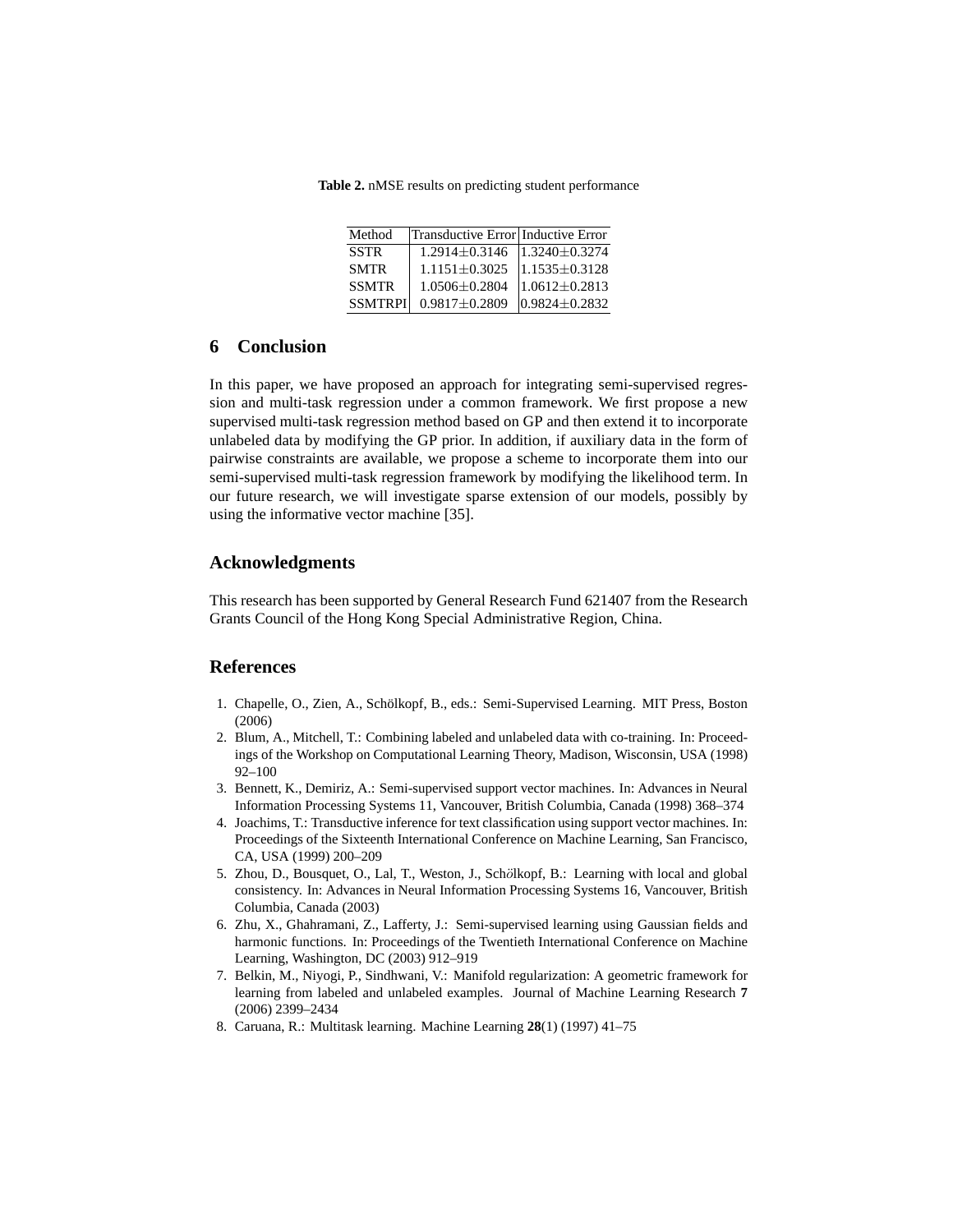- 9. Baxter, J.: A Bayesian/information theoretic model of learning to learn via multiple task sampling. Machine Learning **28**(1) (1997) 7–39
- 10. Thrun, S.: Is learning the n-th thing any easier than learning the first? In Touretzky, D.S., Mozer, M., Hasselmo, M.E., eds.: Advances in Neural Information Processing Systems 8, Denver, CO (1996) 640–646
- 11. Argyriou, A., Evgeniou, T., Pontil, M.: Convex multi-task feature learning. Machine Learning **73**(3) (2008) 243–272
- 12. Evgeniou, T., Pontil, M.: Regularized multi-task learning. In: Proceedings of the Tenth ACM SIGKDD International Conference on Knowledge Discovery and Data Mining, Seattle, Washington, USA (2004) 109–117
- 13. Bakker, B., Heskes, T.: Task clustering and gating for Bayesian multitask learning. Journal of Machine Learning Research **4** (2003) 83–99
- 14. Xue, Y., Liao, X., Carin, L., Krishnapuram, B.: Multi-task learning for classification with Dirichlet process priors. Journal of Machine Learning Research **8** (2007) 35–63
- 15. Lawrence, N.D., Platt, J.C.: Learning to learn with the informative vector machine. In: Proceedings of the Twenty-first International Conference on Machine Learning, Banff, Alberta, Canada (2004)
- 16. Schwaighofer, A., Tresp, V., Yu, K.: Learning Gaussian process kernels via hierarchical Bayes. In Saul, L.K., Weiss, Y., Bottou, L., eds.: Advances in Neural Information Processing Systems 17, Vancouver, British Columbia, Canada (2005) 1209–1216
- 17. Yu, K., Tresp, V., Schwaighofer, A.: Learning Gaussian processes from multiple tasks. In: Proceedings of the Twenty-Second International Conference on Machine Learning, Bonn, Germany (2005) 1012–1019
- 18. Bonilla, E., Chai, K.M.A., Williams, C.: Multi-task Gaussian process prediction. In Platt, J., Koller, D., Singer, Y., Roweis, S., eds.: Advances in Neural Information Processing Systems 20, Vancouver, British Columbia, Canada (2008) 153–160
- 19. Ando, R.K., Zhang, T.: A framework for learning predictive structures from multiple tasks and unlabeled data. Journal of Machine Learning Research **6** (2005) 1817–1853
- 20. Liu, Q., Liao, X., Carin, L.: Semi-supervised multitask learning. In Platt, J., Koller, D., Singer, Y., Roweis, S., eds.: Advances in Neural Information Processing Systems 20, Vancouver, British Columbia, Canada (2008) 937–944
- 21. Zhu, X., Goldberg, A.: Kernel regression with order preferences. In: Proceedings of the Twenty-Second AAAI Conference on Artificial Intelligence, Vancouver, British Columbia, Canada (2007) 681–686
- 22. Rasmussen, C.E., Williams, C.K.I.: Gaussian Processes for Machine Learning. The MIT Press, Cambridge, MA, USA (2006)
- 23. Yu, S., Tresp, V., Yu, K.: Robust multi-task learning with t-processes. In: Proceedings of the Twenty-Fourth International Conference on Machine Learning, Corvalis, Oregon, USA (2007) 1103–1110
- 24. Heskes, T.: Solving a huge number of similar tasks: a combination of multi-task learning and a hierarchical Bayesian approach. In: Proceedings of the Fifteenth International Conference on Machine Learning, Madison, Wisconson, USA (1998) 233–241
- 25. Heskes, T.: Empirical bayes for learning to learn. In: Proceedings of the Seventeenth International Conference on Machine Learning, Stanford University, Standord, CA, USA (2000) 367–374
- 26. Zelnik-Manor, L., Perona, P.: Self-tuning spectral clustering. In: Advances in Neural Information Processing Systems 17, Vancouver, British Columbia, Canada (2005) 1601–1608
- 27. Chung, F.R.K.: Spectral Graph Theory. American Mathematical Society, Rhode Island (1997)